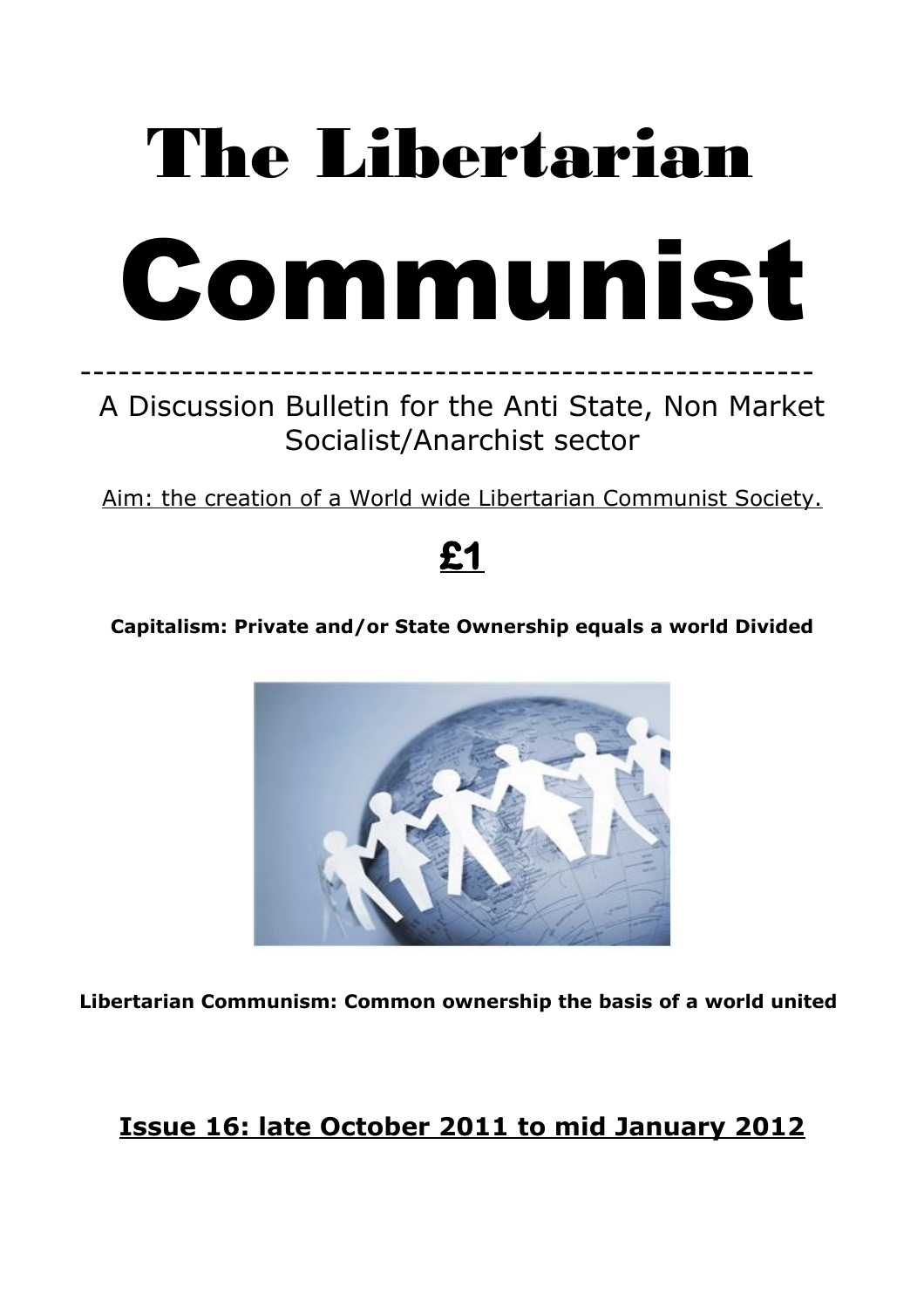**The purpose of The Libertarian Communist is to promote discussion amongst the Anti State, Non Market sector irrespective of whether individuals or groups consider themselves as Anarchist, Communist or Socialist as all such titles are in need of further qualification. If you have disagreements with an article in this or any other issue, wish to offer comment or want to contribute something else to the discussion then please get in touch. If any article focuses on a particular group then that group has, as a matter of course, the right to reply. So please get in touch with your article, letters and comments. You can do this by contacting lib\_com.bull@mail.com or writing to Ray Carr, Flat 1, 99 Princess Road, Branksome, Poole, Dorset BH12 1BQ.**

==========================================================================

#### **Contents**

- Page 2: **Introduction to Issue 16**
- Page 3: **Letter: Workers' Self Management and commodity society: Mike Young**
- Page 3: **Workers' Self Management: some thoughts**
- Page 5: **Self Management in a market economy: What's in it for socialists? Stefan**
- Page 8: **Building the new society within the shell of the old: David Dane**
- Page 9: **Letter: The World Socialist Movement and the concept of a transitional period: Laurens Otter**
- Page 9 **Reconsidering organisation and the role of communists: R S responds to Mike Young**
- Page11 **Again: Religion and the SPGB: Kathy Summerson**

Page 12 **The Riots in Britain: 3 Edited articles:** *Nothing to lose, nothing to win:* **Dave Broder, The Commune.** *Riot and Criminality is a product of consumerism and social breakdown:* **Donnacha De Long.** *Riots in Britain: The full fruits of forty years of capitalist crisis:* **statement by the International Communist Tendency (ICT)**

Page 15 **Contact details for groups in the anti state, non market sector**

-----------------------------------------------------------------------------------------------------------------------------------

#### Introduction to issue 16.

This issue covers just over two months the end of October 2011 to mid January 2012 and hopefully this will enable the bulletin to go quarterly from the beginning of next year.

The workers self management issue takes off in this edition with a letter from Mike Young, a further in house piece and an article by Stefan. Elsewhere we have contributions which focus on articles that have appeared in the previous two issues. David Dane; "Building the new society in the shell of the old" focuses on Laurens Otter's contribution in issue 14 "Revolution: three strategies, three groups of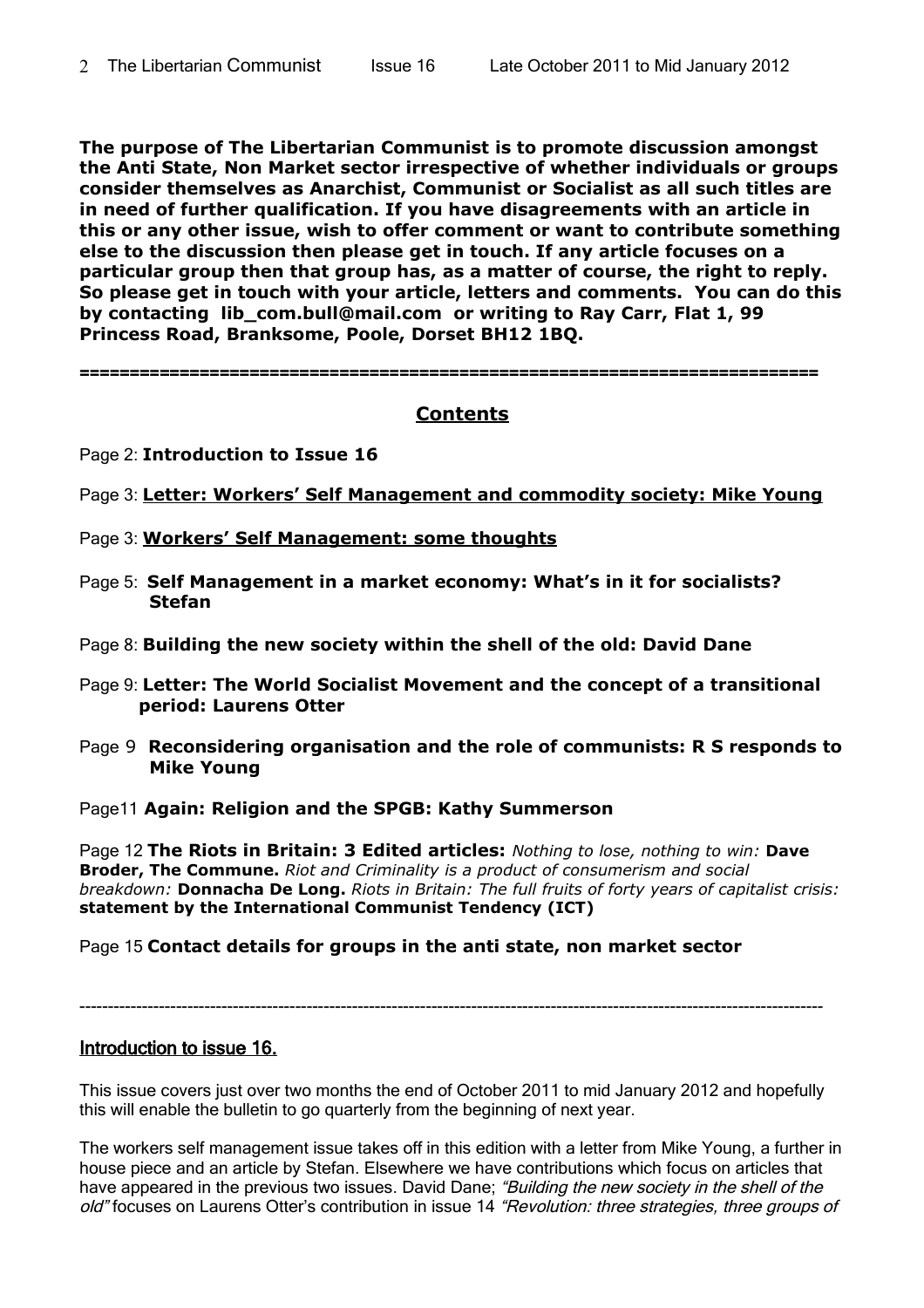theory". R S responds to the part of Mike Young's letter in the last issue which commented on his article "Reconsidering organisation and the role of communists" in issue 14 and Laurens Otter's letter provides an interesting comment on the section of Stefan's article in the last issue: "How strict should requirements be for membership in a socialist organisation?", dealing with the attitude of the SPGB to a transition period between capitalism and socialism. Elsewhere Kathy Summerson makes a further response to Robin Cox and to Stefan concerning organisational and other factors in the anti state, non market sector and in the World Socialist Movement in particular. To finish we have edited contributions from our sector on the riots in Britain in August.

#### **Letter from Mike Young on Workers Self Management and commodity society.**

--------------------------------------------------------------------------------------------------

Many thanks for Libertarian Communist 15. I enjoyed the article on Workers Self Management and thought it was an engaging, balanced and reasoned presentation of the argument. Sadly, though, I can't share its concluding note of optimism. I would love to be more positive about Workers Self Management, but I am far from convinced that as it stands this social movement is in any way equal to the force of (or even truly concerned with) property ownership and the means of production. The question is, in a situation of profound economic disintegration, would Workers Self Management be the seed bed of socialised production, or does Workers Self Management carry within itself (and would reproduce) the capitalist character of the forces of production? At the risk of being *"foolish in the extreme"* (my basic default position), whatever enjoyment Workers Self Management gives me as a manifestation of workers' solidarity isn't enough to make me believe that in its essential character it is anything beyond a movement for palliative reforms which cannot seriously damage (and can easily be retained within) the commodity system.

As things stand Workers Self Management can only really signify workers helping capitalism to manage their own exploitation, possibly a fairer form of exploitation but exploitation nonetheless. Some might argue that Workers Self Management is

valuable in the part it plays in engendering a "culture of resistance" (to borrow the AF phrase for this concept). The trouble is if we stare hard at the "culture of resistance", all that is solid melts into air. Can we discover a "culture of resistance" or contingent instances of resistance arising from the suffering and needs of contingent subjects. As things stand, it is also possible to argue that the "culture of resistance" exists only as a conceptual synthesis (who decides what belongs to this "culture"? who decides what constitutes "resistance"?) and a project which has proved itself ineffectual. This project (whatever its aspirations) is without effective power and so remains trapped within the orbit of capitalism, unable to achieve escape velocity and lacking evocative and constructive force. Lacking a situation of profound economic disintegration that seems to be the only substance our "cultures" and "movements" can have within capitalism".

#### Regards **Mike**

**-------------------------------------------**

#### Workers self management; some thoughts.

Mike's letter raises two interesting points; the first of these is whether or not workers self management could break out of the limitations of a reformist mindset that would leave commodity society well entrenched. We recognised the point that self managed enterprises alone were not an end in themselves by reference to a quote from Buick and Crump when they stated that what was important about an enterprise was not its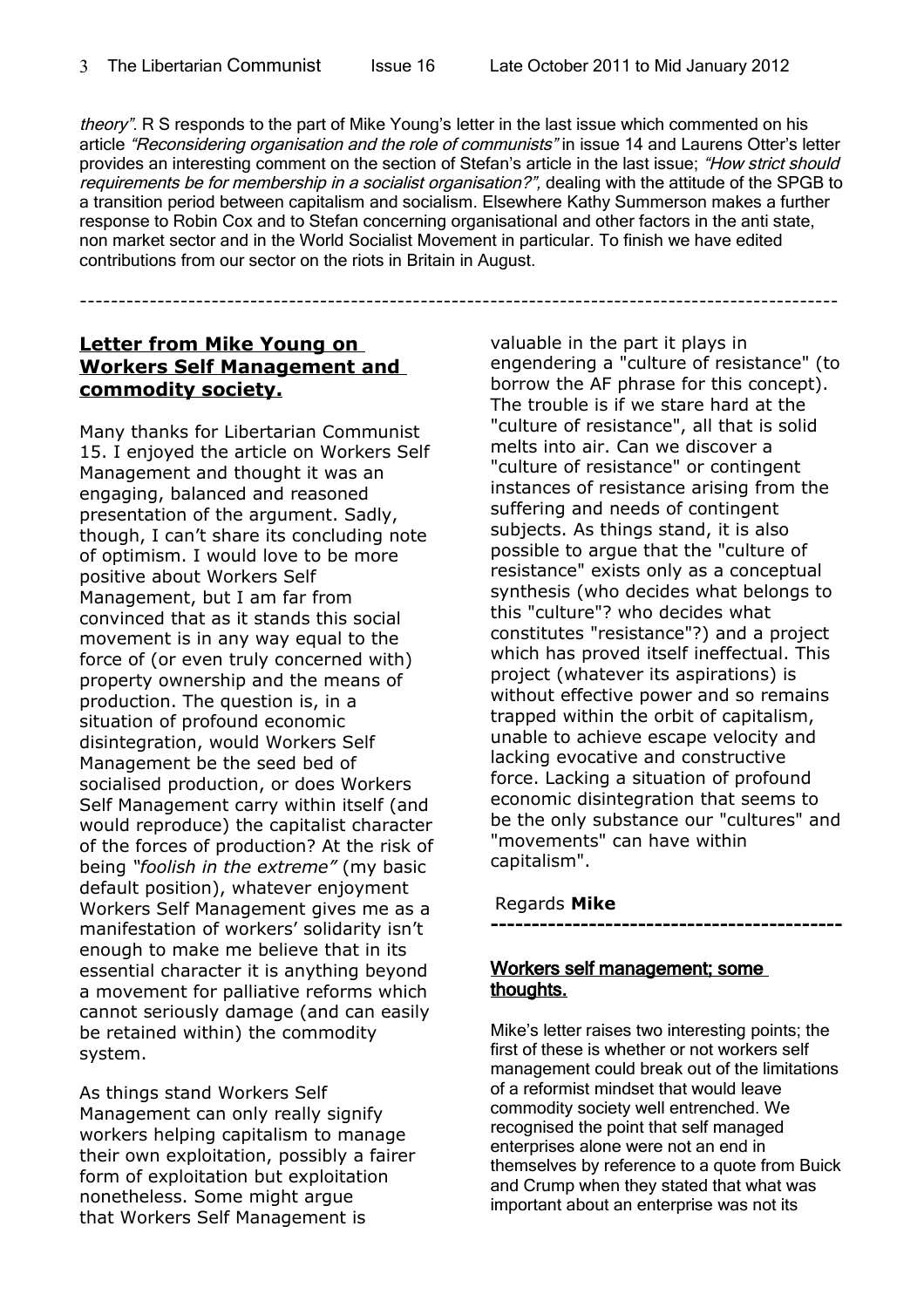internal structure but whether or not it followed the law, one might say, of capitalist accumulation *lissue* 15:p 3*l*. Mike's point accepted then. The point of raising the self management issue was to point to a problem we face when presenting our case to workers for a genuine communist society, namely that there is too little to point to that is a concrete example of what we are aiming for. Whilst there is no doubt that socialistic experiments within capitalism have their pitfalls it could well be that they are a necessary part of the class struggle which they cannot be isolated from.

 Stefan's article in this issue elaborates on what could be positive about a movement for workers self management within capitalism as well as their difficulties and limitations. The point about this is that self managed enterprises could help promote the idea that a different type of society is possible through practical examples rather than ideas that seem to many to be divorced from real experience. So really they are a means to an end rather than an end in themselves. The problem when discussing concepts such as workers self management is that we can be guilty of accepting or rejecting the actual term without considering the actual substance and the point is that workers self management can take a variety of forms [see Stefan's article in this issue and the article in issue 15, pages 4 and  $6$ ]. The point is that should we see such a development it would surely be better to try and engage with it and encourage it in a communist direction than to ignore or discourage it. So could a movement for workers self management develop ideas that go beyond the basis of commodity society and seeking merely to reform capitalism? Yes it could.

A movement for workers self management can not be viewed in isolation much is dependent on what is going on around it and the influences on it. When we state that a self management movement could go beyond the confines of commodity society what we mean is that it has a much chance of doing so as the normal organisational forms workers use in defending themselves against the encroachments of capital the; culture of resistance argument. We certainly would not see workers self management as a movement for change on its own it would need to be linked to other forms of struggle, more traditional forms of industrial struggle,

workplace and community councils and so on, [see the section of Argentina in our last issue, p.5] .

Whilst the class struggle is not something workers have a choice of getting involved in or not, they are involved, conscious of it or not, in an organised or unorganised way and this will remain the case until they organise to take possession of the means of life from the tiny minority who own and control them at the moment. However at present the headline conduct of the class struggle is often narrowly defined in terms of industrial struggles over wages, working conditions, job losses and so on. This is where the idea of a "culture of resistance" comes in. Now to get a clear idea of what that means we will have to ask the Anarchist Federation to enlighten us. Presumably it goes along the lines of starting to build an offensive movement from a defensive one as workers have to experience how to resist before they can build a movement towards a revolution. Does a culture of resistance exist at the moment? Probably not; to give it that term we would expect to see a situation where struggles are linked up as workers come to realise that their own struggles are not isolated but part of a broader problem. We might also expect to see workers whether unionised or not developing their own organisational structures outside of the bureaucratic leadership channels that exist at present. That is not to say that a culture of resistance would not be a positive development and cannot be achieved, indeed it is probably a necessary development from where we are now.

No one can deny that defensive battles within capitalism are part and parcel of the class struggle or that they will continue as long as capitalism does. The point is that they are defensive struggles and at any one point are limited to a minority of the working class and at some point they will need to develop into offensive struggles and broaden out to take alternative forms onboard. So the question that we are addressing here is; are moves towards workers self management, perhaps arising out of the struggle to defend jobs and so on, just as much a part of the class struggle as the more traditional types of industrial action to prevent wage cuts, job losses and so on? The answer surely has to be yes. Further more could such a movement provide a stimulus to the idea of a libertarian communist society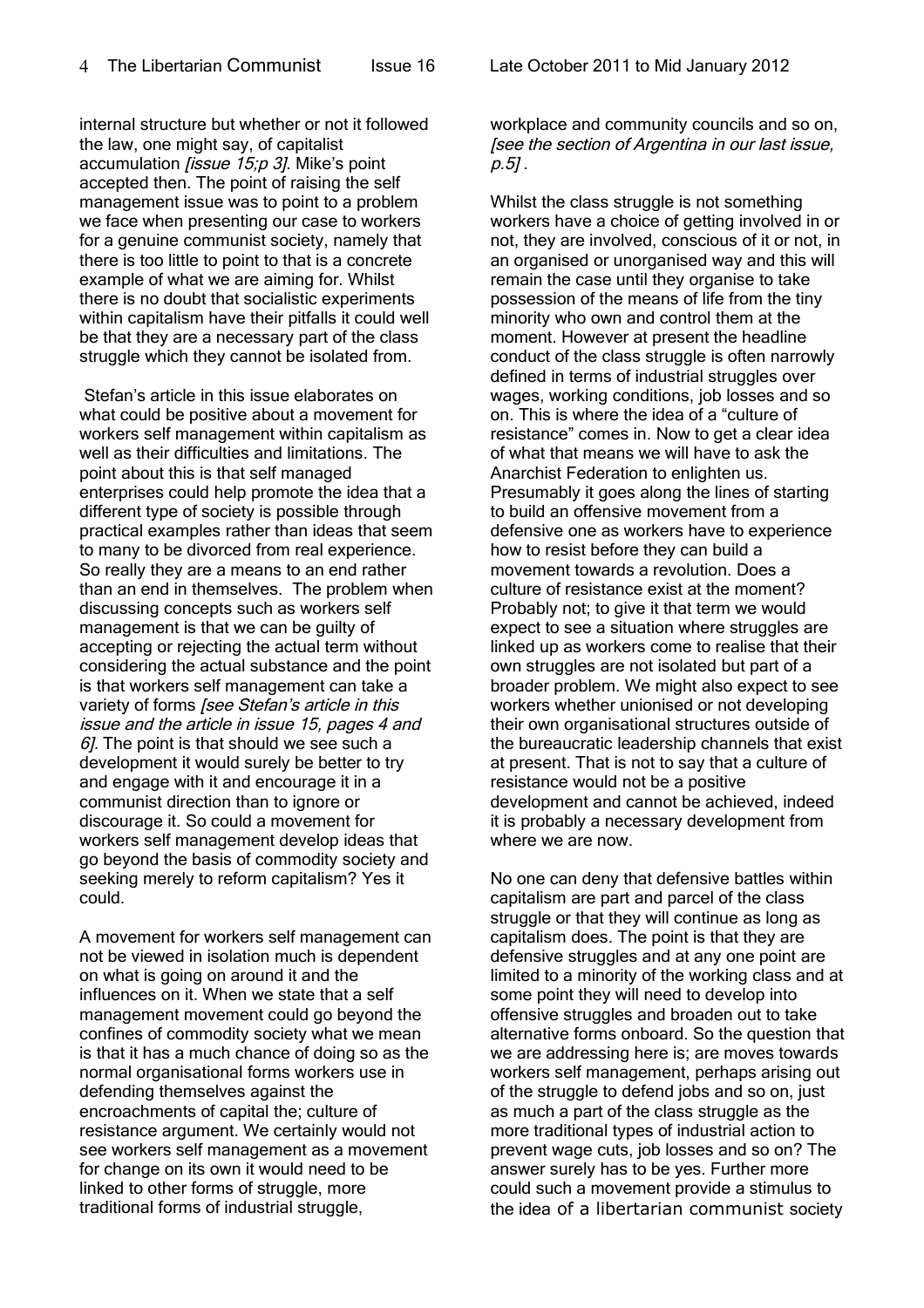by providing evidence that a more democratic society run for people by people is a feasible proposition?

As previously stated workers self management is a means to an end rather than an end in itself and we are not arguing that by itself it could bring about a change from commodity society. In the end, just as with other parts and phases of the class struggle of which it must form a component part, it cannot play a positive role in isolation, its development and role will be dependent on the direction the struggle against capitalism takes in the coming years. If these thoughts have raised more questions than answers there are no apologies to be made we do not have many let alone all the answers they will only come partially from discussion but in the main from experience. To put it another way the answers will only come from a combination of theory and practice.

#### **Self-Management in a Market Economy: What's In It For Socialists?**

--------------------------------------------------------------

#### **Stephen Shenfield (Stefan)**

A self-managed firm is a production organization – industrial, agricultural, or both – that is managed as a democratic community of producers, typically through an elected council (or a network of such councils). Professional managers may still play a vital role, especially in a large firm, but they are hired and fired by the councils and cannot make major decisions without approval from the council (and/or a referendum). Managers placed in this position are likely to treat those they manage with greater respect and consideration than managers answerable to the board of directors of an ordinary company.

Self-managed firms can exist in diverse forms and circumstances. It is important to draw a number of distinctions:

(a) A self-managed firm may OR may not also be "self-owned" – i.e., owned by the community of producers. To the extent that a self-managed firm is owned by outside shareholders, banks or government agencies, its options are constrained accordingly.

(b) A self-managed firm may be one of only a few such firms in an economy where ordinary capitalist firms are the norm OR it may operate in an economy consisting mainly of self-managed firms. Historical examples of such economies were the anarchist-influenced areas of Spain (especially Catalonia) during the civil war in the late 1930s and (with some reservations) Tito's Yugoslavia.

(c) Self-management may be a living reality OR merely a set of formal institutions and procedures. A firm established on the basis of selfmanagement can gradually degenerate, eventually coming to resemble an ordinary capitalist firm. This seems to have happened at Mondragon, for instance. In the process of degeneration:

-- Fewer and fewer producers actively participate in self-management.

-- Managers break free of effective democratic control and seek to run the firm without "interference" on "normal" capitalist lines. Likely reasons include pressures from the capitalist environment, an education that has imbued them with a capitalist conception of efficiency, and envy for the higher pay, undisputed authority and other privileges enjoyed by their counterparts in ordinary companies.

-- Newcomers increasingly join the firm as hired workers rather than members or co-owners. As a result, the workforce splits into two classes - "self-managers" and proletarians. (A similar split occurred in many Yugoslav self-managed firms.)

(d) Self-management may be valued for its own sake OR serve other purposes,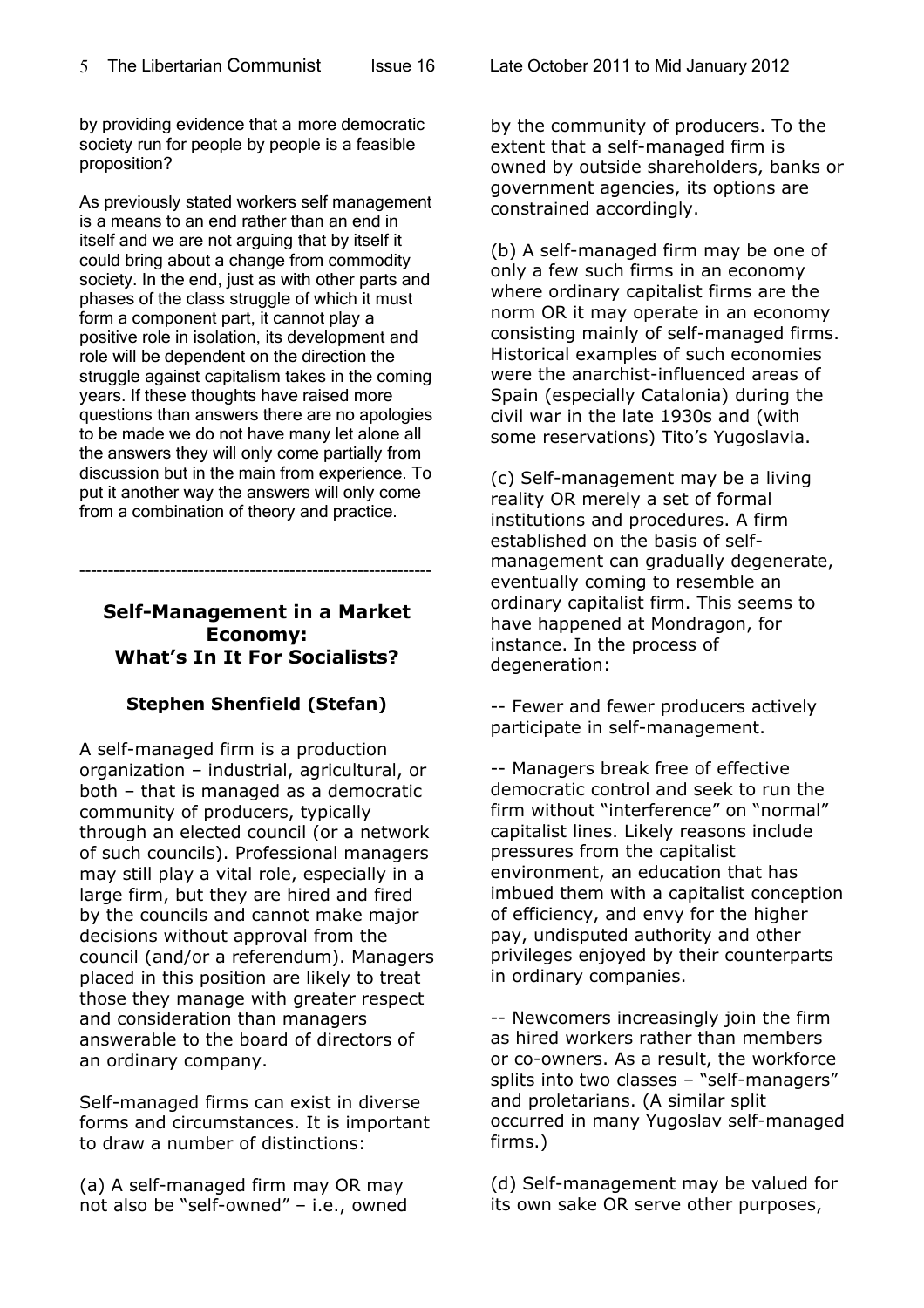possibly purposes that as socialists we find abhorrent. An example of this is the Israeli kibbutz and moshav. [Note 1] Although interesting as social experiments, their purpose was to settle and defend the borders of the Zionist state; even now they do not admit non-Jews.

Setting the issue of ownership aside for now, let us consider what value selfmanagement might have for socialists.

The most important point was made by Adam Buick of the SPGB in his December 2005 article on Argentina's worker-run factories: "Workers [in some bankrupt enterprises] occupied the workplace and resumed production on their own account... It did at least show, to any who might not have realised it, that workers can organise production without bosses."

My only objection here is to the doubtful implication that such demonstrations of workers' abilities are not really needed because almost everyone already knows that we can all get by quite well without bosses. If only! [Note 2]

Even limited departures from the standard forms of capitalism can be used to convey the vital message that we do not have to live this way, that there are alternatives! Not only can we organise production without bosses; we can also relate to others in a democratic, egalitarian and cooperative manner. Socialists should bring this home by finding out and telling others what it is like to work in a self-managed firm. In what ways is it like and in what ways is it unlike our typical experience of capitalist employment? It is not socialism, but does it perhaps in a certain sense point toward socialism?

A specific example. Many managers and supervisors in capitalist firms use their power to insult, humiliate and even physically or sexually assault their subordinates. Does this happen to

people who work in self-managed firms? I lack the knowledge to say for sure, but I suspect that these and other kinds of mistreatment are much less common there – because the victims would be in a much stronger position to get their abusers fired. In this context, selfmanagement has advantages similar to those of a strong union presence.

True, self-management within capitalism has severe limitations. It is part of our task as socialists to make those limitations clear. The members of a selfmanaged firm are forced to struggle for their firm's financial survival in the face of local, regional and global capitalist competition. Nevertheless, they may have broader options at their disposal than people working for ordinary capitalist firms – provided that their firm is self-owned as well as self-managed.

Thus, during an economic depression capitalist firms prefer to cut costs by laying off workers rather than "share out the work" by reducing working hours. A self-managed firm also has to cut costs under adverse market conditions. However, its council is free to decide that it will adapt to the situation by reducing working hours – and there is good reason to expect that this will be its choice. Economists with an orthodox training view this as a suboptimal inefficient solution, but "self-managers" are likely to give greater weight to considerations such as solidarity and the interests of the local community (to which they, unlike capitalist owners, will usually belong). In technical terms, they internalise factors that the ordinary firm treats as externalities. In this sense, indeed, the self-managed firm is MORE efficient, not less.

Similarly, self-managers are likely to choose to work at a less hectic pace than that imposed on workers in ordinary firms. They know that this will somewhat reduce their money income, but consider the sacrifice of some income justified by the benefits of a less stressful work environment to physical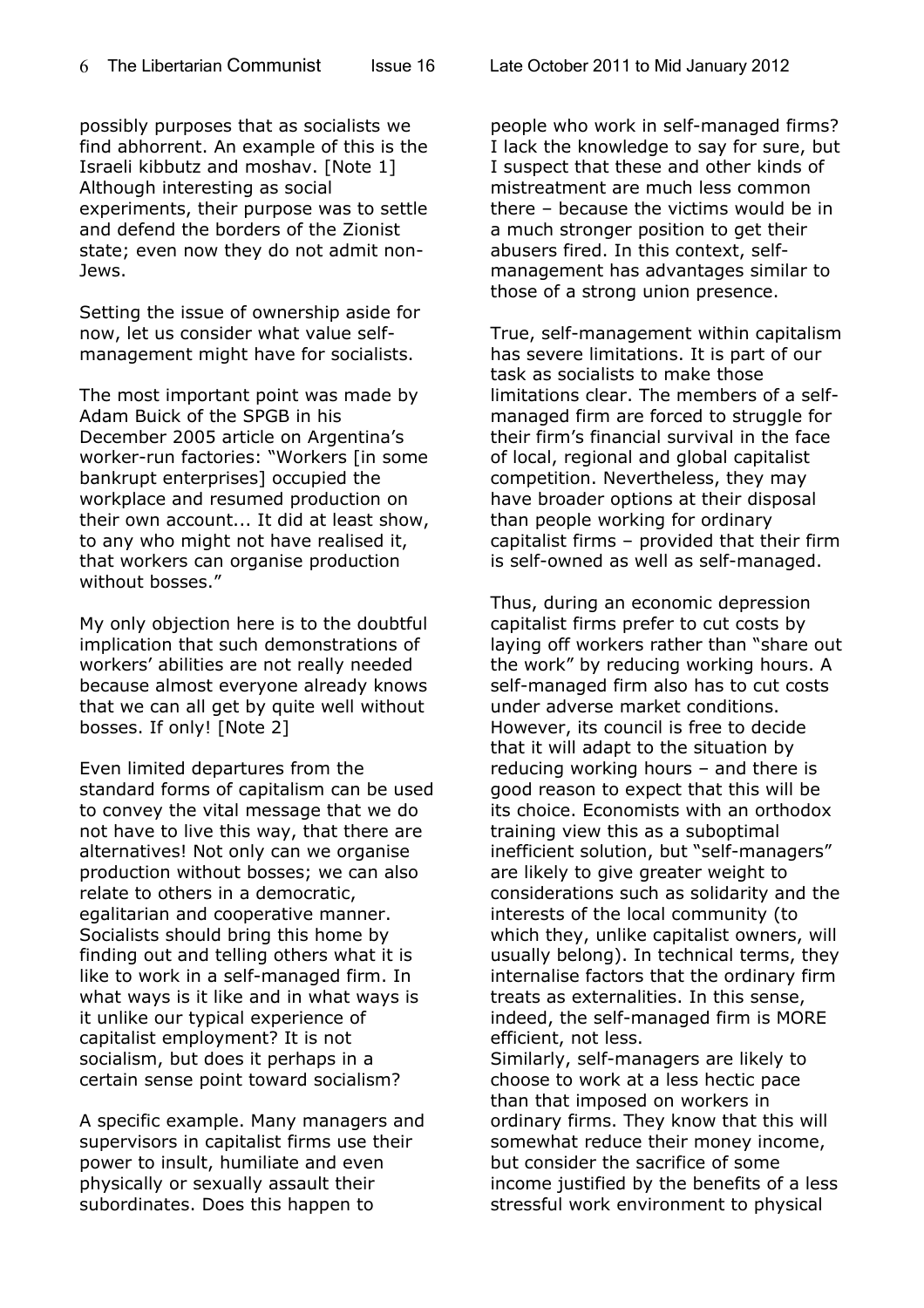and mental health. This is a choice that workers in ordinary firms are not free to make. A self-managed firm CAN make such choices – within certain limits, to be sure – because it unites labor and capital in the same group of individuals.

To prevent misunderstanding, let me repeat that these "non-standard" (in capitalist terms) options are available ONLY to the self-managed firm that is also self-owned and financially independent. If a self-managed firm is financially dependent on outside capitalist actors, be they shareholders, a government agency or a bank to which it owes money, then it must constantly worry about keeping up the price of its shares or reassuring the bank or government agency that the firm is being managed "properly". Under such strong pressure, it can be expected to run its affairs almost as though it were an ordinary capitalist firm.

This is an appropriate place to discuss the idea that self-managers "help capitalism to manage their own exploitation" (see the letter from Mike Young in this issue). This is, indeed, the position in which the financially dependent self-managed firm finds itself. But I do not think that a financially independent producers' community that owns its own firm is in the same position. Here there is no division into capitalist owners and workers exploited by them. Strictly speaking, producers who have formed such a community are no longer members of the working class. They receive not wages (i.e., the price of their labor power) but a variable sum equal to a predetermined share of the firm's net income. True, they remain dependent on the market and may find life very hard under adverse market conditions. But self-employed craftspeople, farmers and professionals who likewise own their means of production are in the same plight. This does not mean that they are exploited in the Marxian sense.

Admittedly, it is much more difficult to establish a self-owned firm than one that is merely self-managed. Workers who hope to launch such a venture have to raise enough money to buy out the current owners of the firm where they work – and without becoming indebted to other capitalist outsiders. It is no accident that self-owned firms are found in sectors of the economy where capital requirements are fairly modest – bakeries and sawmills, for instance, rather than high-tech factories. Workers who aspire to self-management after occupying a plant abandoned by bankrupt owners (as in Argentina) usually count on the firm concerned being taken into state ownership. As the new owner, the state would assert the power of oversight even if it did not insist on appointing its own managers. The first priority of the self-managed firm would then have to be satisfying the demands of the state agency responsible for exercising oversight.

Finally, a few words about the character of an economy consisting solely of selfmanaged self-owned firms. This type of economy is not socialism, which by definition presupposes ownership and control by the whole of society rather than by separate and often competing groups producing for sale on the market. But neither, in my view, is this type of economy a form of capitalism. It is not divided into a capitalist owning class and a class of exploited workers. [Note 3] It is not based on wage labor. The functional logic of such an economy is quite distinct from that of capitalism. [Note 4]

It should be recalled that Marx did not identify capitalism with market economy as such. He also discussed a noncapitalist form of market economy based on simple commodity production by independent producers. Self-owned firms might coexist with self-employed farmers, craftspeople and professionals as another type of commodity producer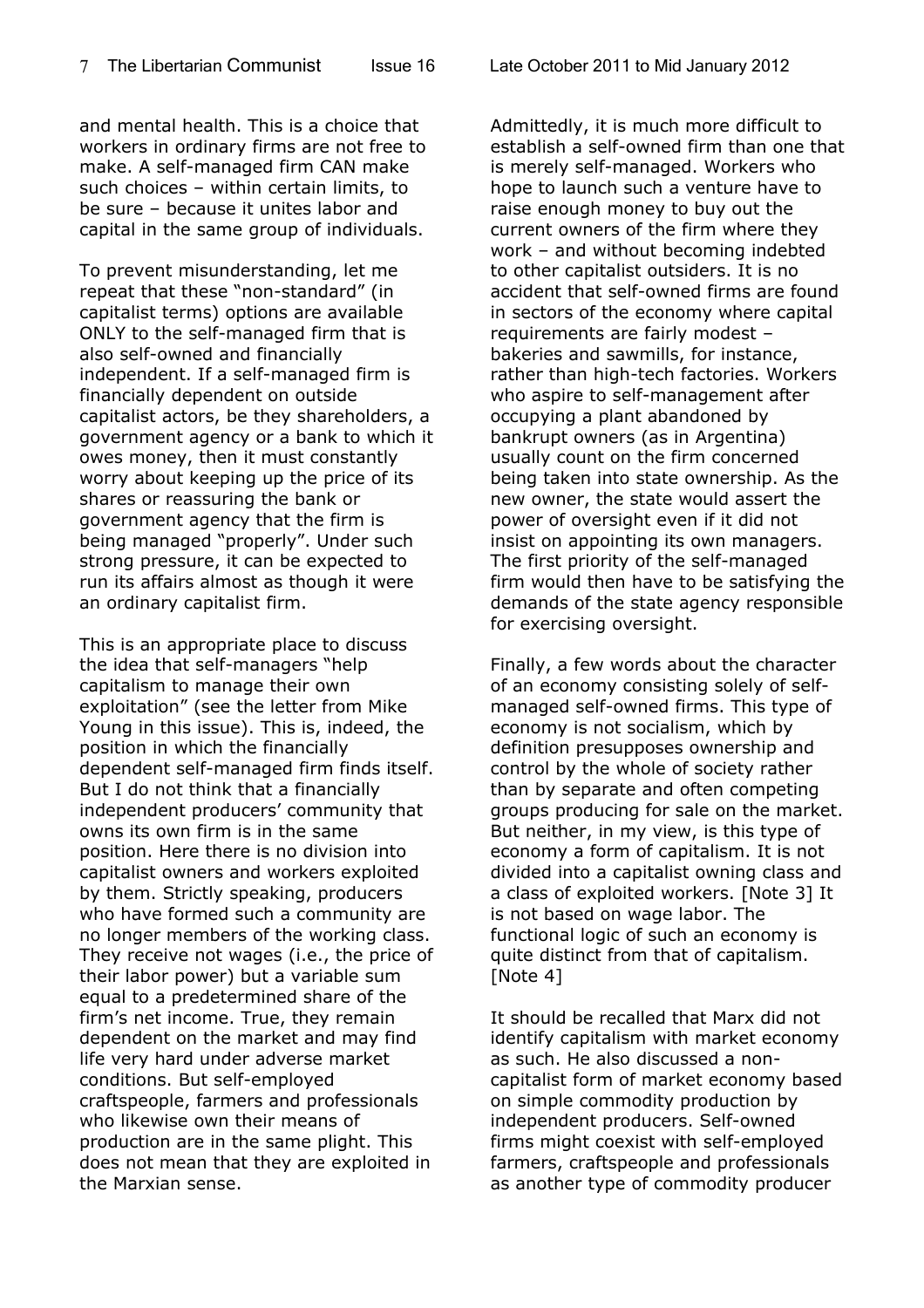within this non-capitalist market economy.

It am not arguing that a non-capitalist market economy is an adequate solution to the global problems facing humanity. Such a solution must entail selfmanagement not just within separate production communities but on a planetary scale. Nevertheless, it is conceivable, especially in light of the Spanish experience, that selfmanagement at lower levels, in the context of a market economy in the process of losing its capitalist character, might serve as a stepping stone toward socialist revolution in the full sense. As socialists, we need to progress beyond the simplistic approach that views all modern social phenomena solely in terms of two directly counterposed categories – capitalism and socialism.

#### **NOTES**

[1] Both kibbutz and moshav were selfmanaged: the difference was that the kibbutz also had collective living arrangements. Many kibbutzim have degenerated to some extent: in particular, they now hire unskilled workers as non-members.

#### $\lceil 2 \rceil$

[http://www.worldsocialism.org/spgb/dec05/t](http://www.worldsocialism.org/spgb/dec05/text/page10.html) [ext/page10.html.](http://www.worldsocialism.org/spgb/dec05/text/page10.html) This is one of the techniques used by members of the SPGB and its companion parties to minimise the possible benefits of "reforms". Their motive underlying this bias is the fear that acknowledging the positive potential of certain changes within capitalism will weaken the appeal of socialism as a global alternative.

[3] This does not mean that it lacks economic inequality, only that inequality does not take the form of a class division. The research of Saul Estrin on Yugoslav self-management revealed sharp inequality between members of economically successful and unsuccessful firms, with managers at unsuccessful firms considerably worse off than rank-and-file producers at successful firms.

[4] There is a substantial literature on this in the field of comparative economic systems, based mostly on Yugoslav experience.

-------------------------------------------------------------

#### **Building the new society within the shell of the old. By D Dane.**

#### **A response to Laurens Otter's article Revolution: three strategies, three groups of theory. The Libertarian Communist Issue 14.**

In the article Laurens names and describes three strategies which are, (the numbering being mine) 1) All power lies at the point of production; 2) Undermining the state: 3) The withdrawal of consent argument. At the end of the article Laurens talks about the United Front as the fourth strategy.

*"Obviously when one examines such proposals in the cold light of later days, such a united front could only come about if, at least in some measure, the proponents of each strategy and/or of each theory were prepared to abandon the pure expression of their case. Yet it is to an extent that there is an unexpressed, unofficial, underlying united front that there is/was such a thing as a revolutionary movement at all."*

My view of this is that these points made are examples of *'building the new society within the shell of the old.'* This expression was used by the Industrial Workers of the World (IWW) in the twentieth century but even now has much relevance. I would suggest that stateless socialist parties must be based on pre-figurative organisations, such as workplace and community groups. Creating these forms of organisation now is essential rather than expecting some mythical revolution to sweep all evil away. Indeed such an idea has totalitarian implications which anarchists/libertarian socialists need to be wary of.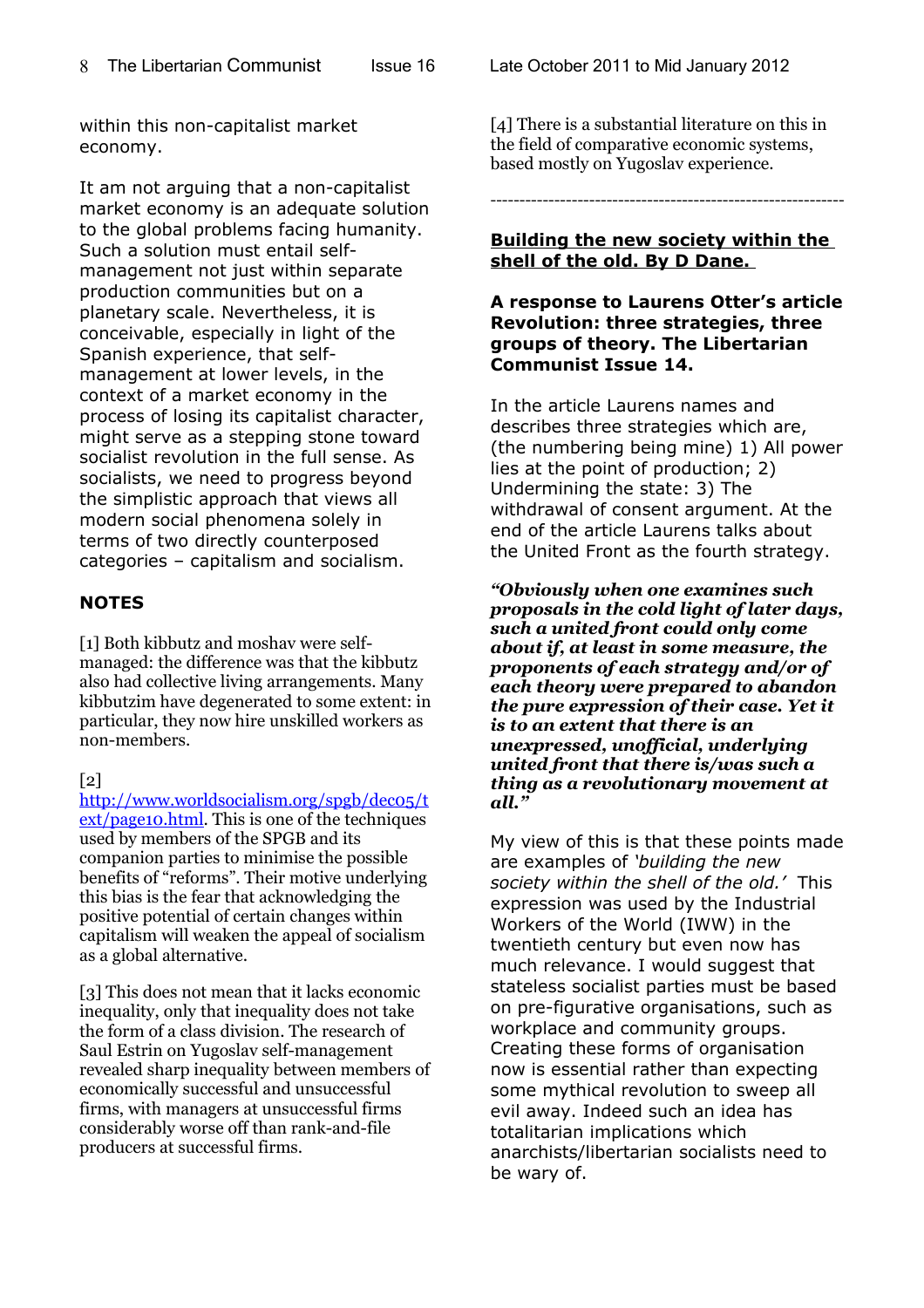From this, in Britain at this moment, (summer 2011) I would conclude that there are plenty of issues both in the workplace and the community in which libertarian socialists could invest their activities in.

#### **The World Socialist Movement and a transition Period between capitalism and Socialism**

In the article "*How strict should requirements be membership in a socialist organisation",* Stefan wrote, *". In the first issue of Frank Girard's Discussion Bulletin, Laurens Otter pointed out that Clause 6 also clearly implies that government will continue to exist during the period when socialism is being established. Nevertheless, the idea of a "transitional" government has become highly controversial within the WSM, so that an applicant may even be denied admission for advocating this idea."*

*[\(http://libertariansocialism.4t.com/db/d](http://libertariansocialism.4t.com/db/db010703.htm) [b010703.htm\)](http://libertariansocialism.4t.com/db/db010703.htm).*

In commenting on this Laurens Otter writes the following:

Dear Lib Com

In the late 40s when I first met the SPGB, before the objection to blueprinting became dominant – quite a lot of members used to reconcile this conflict by saying.

" There will be no transition period in the sense of our being in power and transforming society, but there may well be a period of transition when we will not be in power, while we are building wider support, when the effect of previous activity (including our own) will have forced changes on to capitalist society, (just as before the Bolsheviks came to power in Russia, many changes had already been made;) and it is likely that then the reformists will have taken control of the state and introduced some form of state capitalism; it would be hard to say whether this will facilitate or complicate the change to socialism."

It's possible that if that formula had ever been officially adopted; the party might have avoided subsequent travails.

#### Yours; **Laurens**

Below is the part of Mike Young's letter in issue 15 in response to the article in issue 14, "*Reconsidering organization and the role of communists"*. This abstract from Mike's letter is followed by the response of **R S,** the author of the original article.

*I found R.S.'s article to be very much in line with my thinking now. That said, I have doubts that his statements following, "Well it depends who "we" are" actually illuminate that thorny issue of identifying class membership all that much (and I thought briefly that the libretto of Pulp's "Common People" could be inserted seamlessly into the text at this point). His statements seem to imply something about mental attitudes defining class that goes needlessly beyond his already crystal clear definition of "relation to the means of production". Anyway, "If you are outside the class ... don't try to lead or direct the working class", can only sound a wee bit odd if you then plan to quote Marx and Fred Engels. M and E clearly did not feel the need to follow the "or, if you're really serious, join the working class" advice in any meaningful social or economic way (i.e. getting into the appropriate "relation to the means of production"). Their chosen "relation to the means of production" was as distant as they could make it (easy in Engels' case, requiring a tad more ingenuity and rather more sponging in Marx's case). Nevertheless, to my mind he is absolutely right for the most part. There has been too much attempted organization of workers by 'revolutionary experts'.* 

#### **Editor,**

I appreciate Mike Young's letter on my article "Reconsidering organization and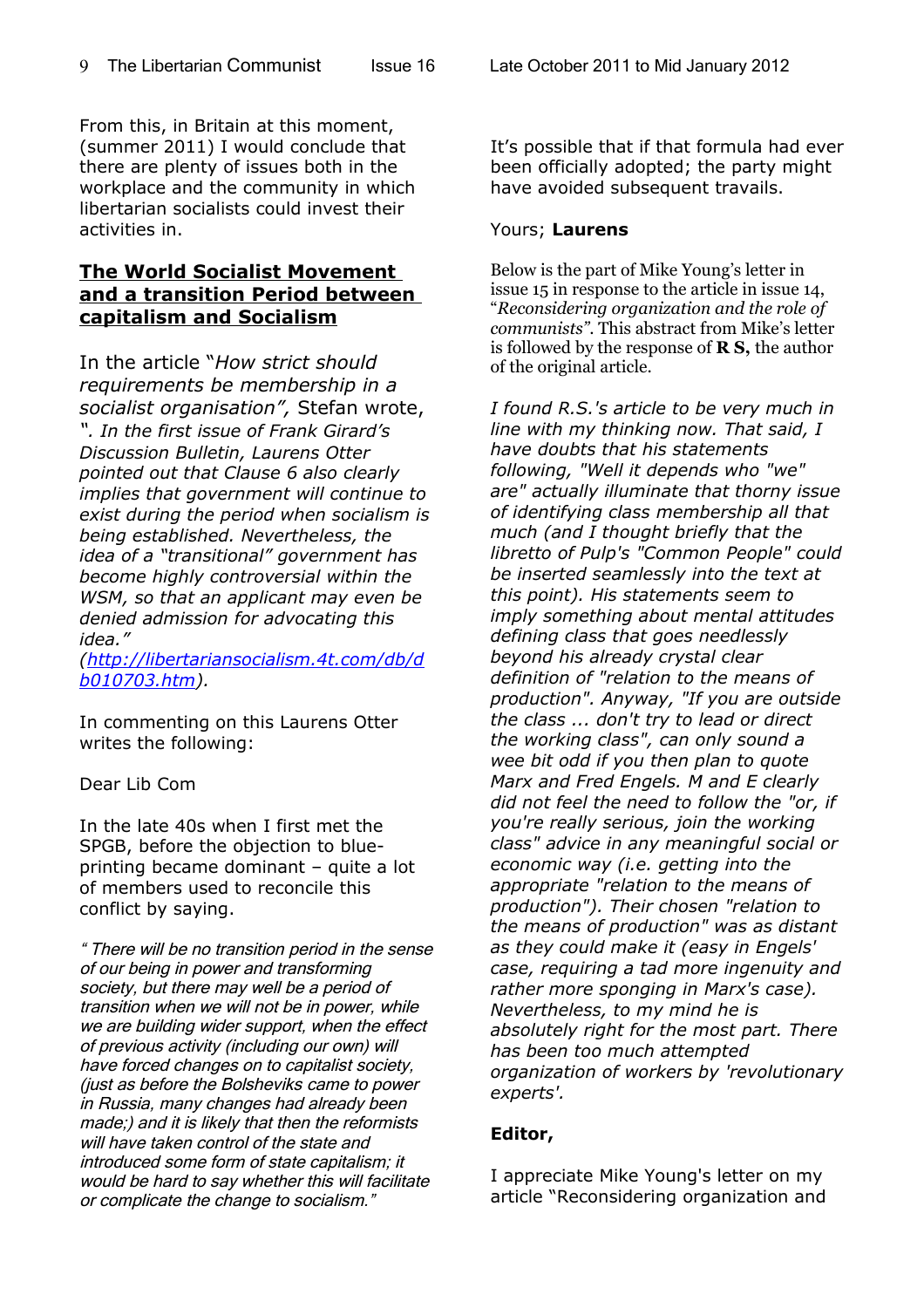the role of communists" (The Libertarian Communist #14) in the last issue.

Of course I think it's a positive thing that Mike finds himself in agreement with the arguments I have put forward, but his doubt over the need for any genuinely revolutionary movement that can actually bring a human community into being to come out of the self-activity of the working class itself, and Marx's insistence on this, necessitates this correspondence.

Contained within the original version of my article were passages showing that both Marx and Engels were adamant that "The emancipation of the working class must be the act of the workers themselves." I showed that Marx refused official leadership positions, and that both he and Engels warned against allowing members of the pettybourgeoisie to become leaders of a proletarian organization.

"Citizen Marx has just been mentioned; he has perfectly understood the importance of this first congress, where there should be only working-class delegates; therefore he refused the delegateship he was offered in the General Council." – *James Carter, Geneva Congress of the First International.*

"'…Victor Le Lubez … asked if Karl Marx would suggest the name of someone to speak on behalf of the German Workers.' Marx himself was far too bourgeois to be eligible so he recommended the emigre tailor Johann Georg Eccarius…" – *Wheen, Francis. Karl Marx: A Life.*

"Lawrence moved that Marx be President for the ensuing twelve months; Carter seconded that nomination. Marx proposed Odger: he, Marx, thought himself incapacitated because he was a head worker and not a hand worker." – The General Council of the First International: Minutes. (Institut marksizma-leninizma)

I could fill several pages with similar information. For example:

"Considering that the I.W.M.A., according to the General Rules, is to consist exclusively of 'workingmen's societies' (*see Article 1, Article 7, and Article 11 of the General Rules*);

"That, consequently, Article 9 of the General Rules to this effect: 'Everybody who acknowledges and defends the principles of the I.W.A. is eligible to become a member', although it confers upon the active adherents of the International who are not workingmen the right either of individual membership or of admission to workingmen's sections, does in no way legitimate the foundation of sections exclusively or principally composed to members not belonging to the working class;

"That, for this very reason, the General Council was some months ago precluded from recognizing a Slavonian section exclusively composed of students;

"That according to the General Regulations V, I, the General Rules and Regulations are to be adapted 'to local circumstances of each country;'

"That the social conditions of the United States, though in many other aspects most favorable to the success of the working-class movement, peculiarly facilitate the intrusion into the International of bogus reformers, middle-class quacks, and trading politicians.

"For these reasons, the General Council recommends that in future there be admitted no new American section of which two-thirds at least do not consist of wage laborers." - Marx, *Resolution of the IWMA on the Split in the U.S. Federation (*Section III, Article 2, February 1872).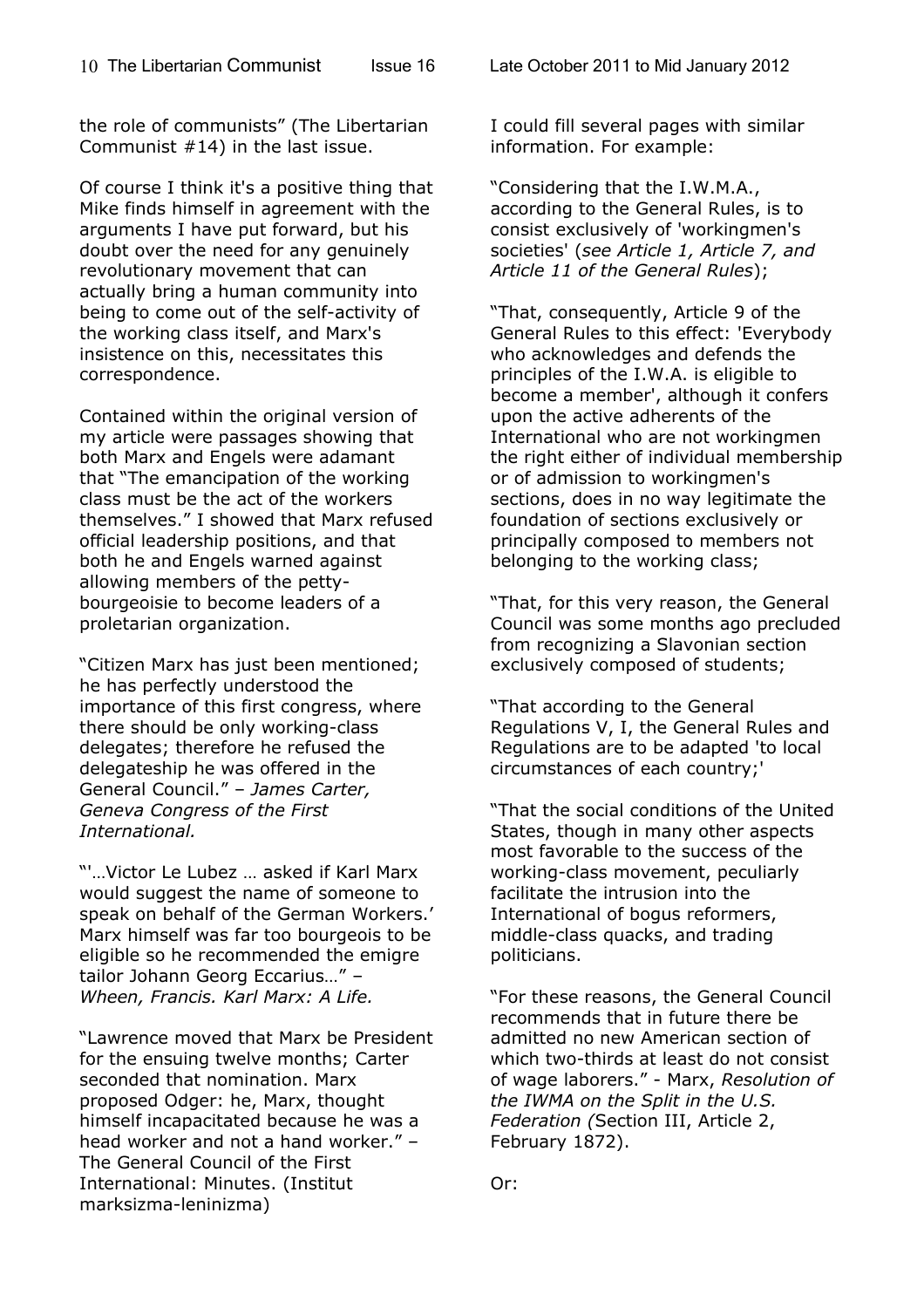"In the course of the debate on the credentials of Section 12, the following resolution was adopted by 47 votes against 0; abstentions, 9:

"'The International Working Men's Association, based upon the principle of the abolition of classes, cannot admit any middle class Sections.'" *- Engels, Resolutions of the Hague Congress of the International Working Men's Association (Part IV, Section 2, September 1872)* 

So, no, I don't think it's odd to quote Marx and Engels.

And ultimately, what matters in the end is not that Marx and Engels made the statements, but that the content of the statements holds true.

The history of the class struggle since the death of Karl and Fred provides the information we need.

As always, the appearance of another issue of *The Libertarian Communist* was great to see. I await the next.

With thanks, R.S.

=========================

#### **Again: Religion and the SPGB**

Because, bar the blathering, that's the only meat in the Coxey stew. Now, I have no wish to continue this pointless excuse for a discussion, which is nothing but a loop cycle commenced by the Cox some years previously, and, if past dingle berries are any model, will continue many years hence. I have said all I wish to say with precious little but a few lawyerish quibblings and a glaze of macho-aggressive thuggishness in response. But on a practical level, if she/he/it thinks, despite observation and the experience of the WiC, that there is a queue of 'all but the god thing' wouldbe members waiting outside no. 52, or

the HQ, real or virtual, of the AF or any other similar group, she/he/it is living in an alternate reality from the rest of us. And, theory-wise, since any mention of class brings up that liberal swear-word 'dogma', it is obvious we are speaking in mutually incomprehensible languages – class communism versus utopian socialism. For myself I would prefer ten dogmatists, who know what they are supposed to say even if they don't know why, to a hundred political perverts of the Cox-ite variety, who know damn well why but would never let this get in the way of a good 'I'm right you're wrong' ego-trip debate of the pompous old SPGB type.

Instead, I would like to take the opportunity to add an observation. That is that both Cox and Stefan, in promoting the broad church approach (that is a relaxation of entry requirements – and why limit this to religion, why not take all hang-ups into account, nationalistic, misogynistic, or whatever), in effect accept the SPGBism that only a single unified party can achieve communism. That by drop by drop accumulation of members, a critical mass of revolutionaries will be reached. If it were thus necessary to incorporate all communists in one group then allinclusiveness would be not just logical but essential. However, the social revolution will not be achieved by the party but by the class. It might well be that this revolution will have a variety of different aspects (parliamentary, councilist, etc). Since the AF, the SPGB and a variety of other communist groups operate in different ways towards the same goal, it may well be that the groups contribute equally towards the revolution. Be that as it may, at the current moment, all communist groups can only act as propaganda vehicles with a limited amount of inter-group cooperation (see the NEFAC interview with the AF for what the abolition of the SPGB's clause 7 could achieve in practice). To propagandise effectively, the group must be focussed. The broad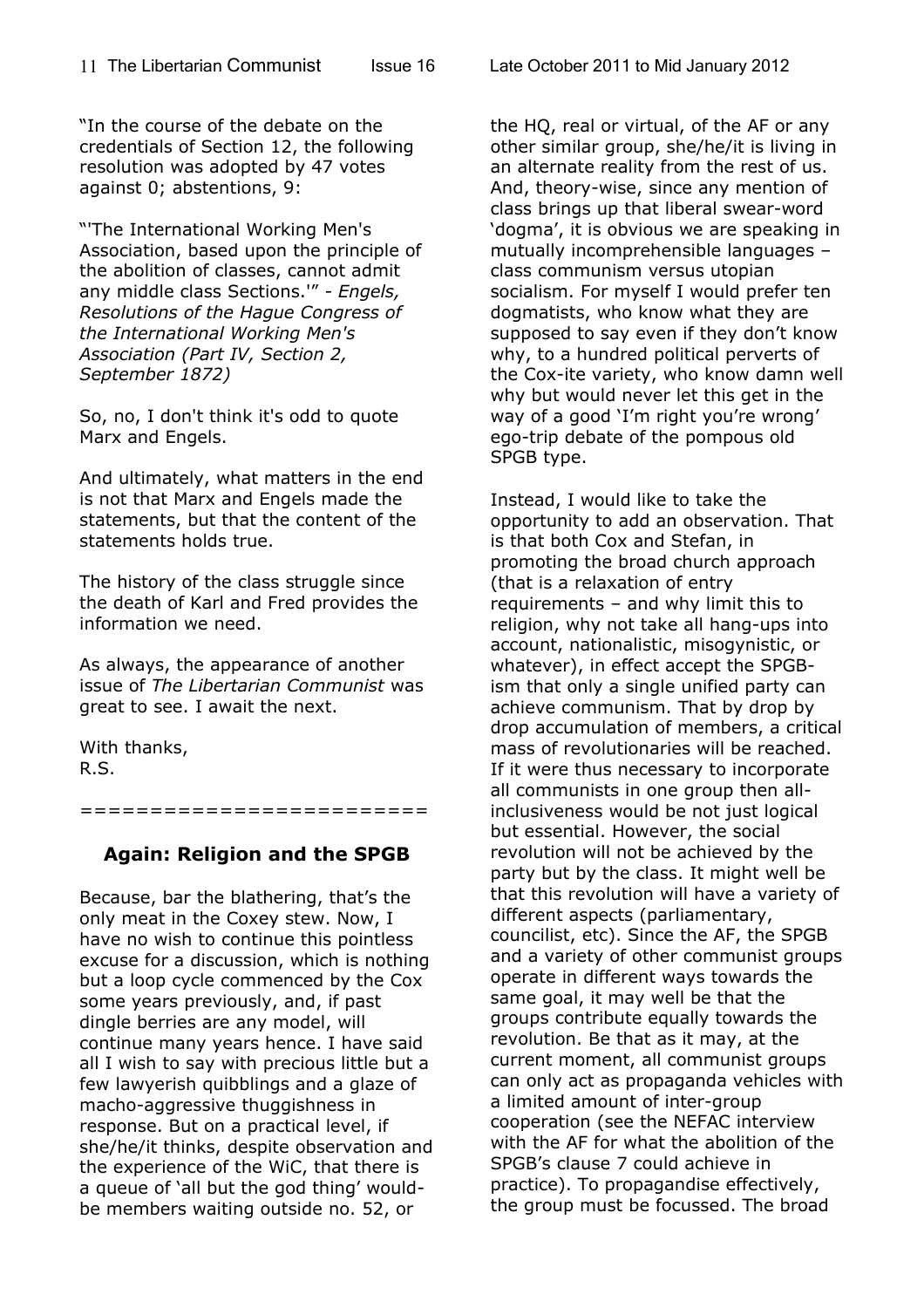church approach is a disaster so far as effective functioning is concerned and has been the ruin of many a promising group (such as the ORA in the '70s).

Ironically, the SPGB *has*, in effect, been operating a semi-broad church policy over the past twenty years. What has been deemed important is 'the vision', whereas the D of P and the questionnaire have become learn-byrote accessories. And over this same twenty years, the SPGB has seen a drastic decrease in its numbers and effectiveness. Not further wettish watering down but only a Marxist revival of its core class-based values can revivify the SPGB.

#### Kathy Summerson

=======================

The riots in Britain in August in many cities took place after our last issue went out and now, writing in early October, they seem a bit of a distant memory and if not forgotten they seem to have faded somewhat into the background. They were an indication, not that we needed any notification of the fact, that something is deeply wrong with the social system we are imprisoned in. They showed that there is much discontent, but also a lack understanding, by many, of just what is wrong with present society and clarity of thought as to what could replace it. Maybe part of the blame has to fall on genuine revolutionaries (us) who are failing to get our message across to those we need to reach. Some analysis of the riots was/is needed and below we include some interesting articles which appeared around the time from groups within our sector.

#### 1) [Nothing to lose, nothing to](http://thecommune.co.uk/2011/08/10/nothing-to-lose-nothing-to-win/) win by David Broder

We hear a lot about how these kids have 'nothing to lose': one of the reasons they are so willing to resort to open defiance of the law, whether smashing windows in broad daylight or torching cars. The sheer extent of the disturbances has doubtless emboldened a spirit of recklessness, giving the impression it is possible to get away with looting: but

these are also the actions of people without a stake in society. However, if they have 'nothing to lose', the rioters also have 'nothing to win': they have such little hope of any alternative that individual looting seems like a better way of getting ahead than does making common cause with other working-class people.

#### Days of rage

The left response to the current rioting in London has been rather confused. The riots have wrong-footed left opinion because it is untenable to condone attacks on ordinary people's homes and cars. Many complain about establishment hypocrisy: but if the 'real' violence is war or the 'real' looting is the City of London, it is also hypocritical to ignore the damaging effects that these riots also have on Britain's communities. In a sense, this confusion on the left is nothing new. Reflecting its own inability to pose a positive alternative, for decades socialist groups have increasingly tailed just any form of resistance to the powers-that-be. For instance, supporting Islamist groups fighting against imperialism shows a bankruptcy of purpose where, recognising our own weakness, we can contract out our 'resistance' to forces with totally different objectives. Left-wing support for rioters – even if they are attacking workingclass people's homes, even if they have no positive idea what they want – is essentially another version of the same phenomenon

#### Con-Dem nation

The point, however, is not to 'condemn' or 'condone' the rioters. There is nothing to 'condone' or support; 'condemning' them is not a means of engaging with them, and yes, we should try and engage the rioters in a positive alternative to a capitalist system which keeps them downtrodden. Yes, they should struggle against being shat upon. But that does not mean their current actions are part of the answer. That is a discussion to be had openly and honestly: if there is no point shaming these young people by wagging our fingers in moral disapproval, it is no better to patronisingly imagine they are not capable of better than this.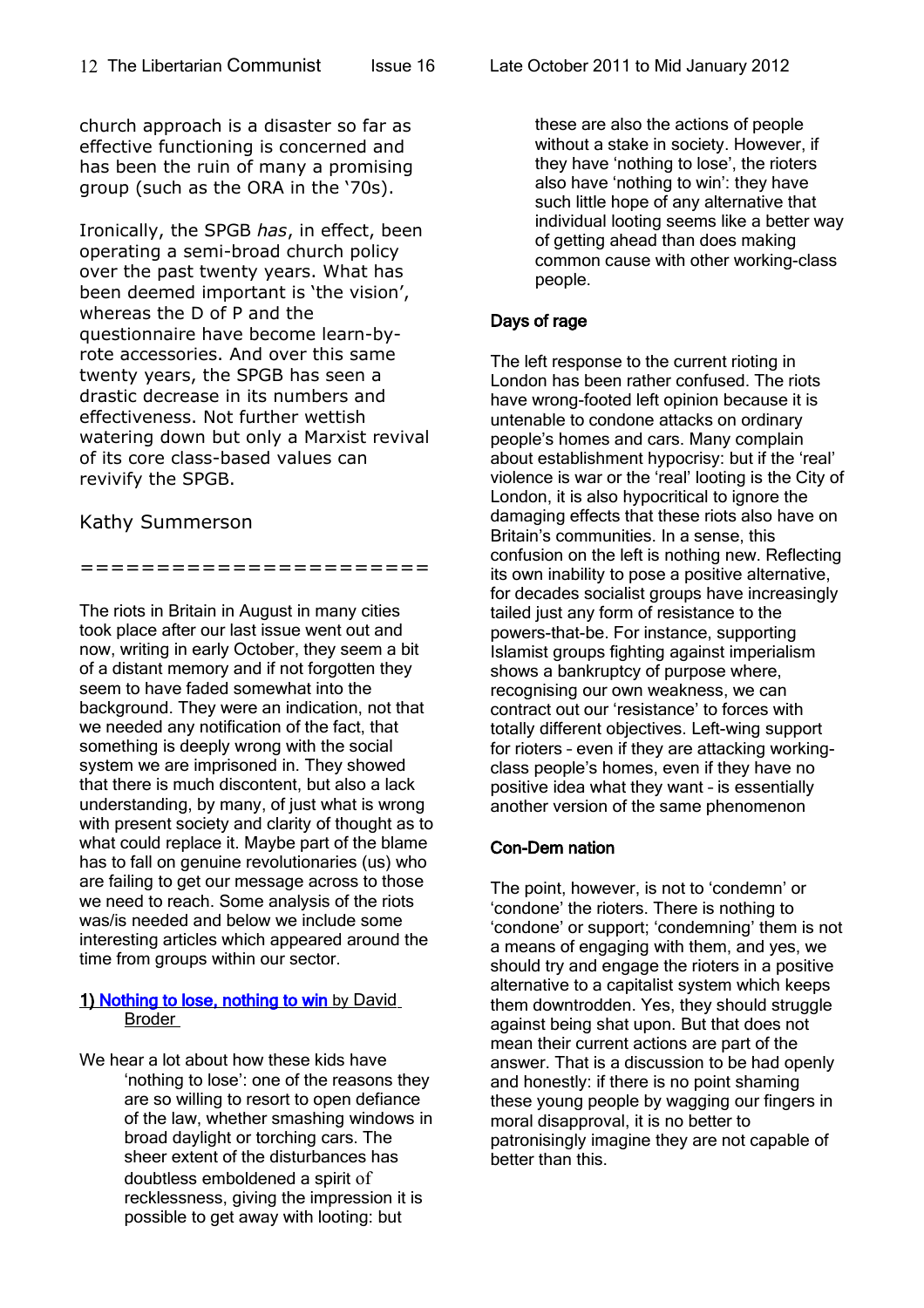As communists we believe in a means of struggle which reflects a radically different set of social relations. To that end our fight against the government includes as many people as possible, organises in a democratic way, and seeks to promote an alternative social order in the here and now. This is a quite different attitude from blindly cheerleading any 'resistance' against the powers-that-be: it is a programme for collectively changing our mutual relations, a mass of people able to engage with each other in an egalitarian, nonhierarchical way. We don't just want to make it known that we're fed up, we want to revolutionise society. We must also be honest that the current riots are not even the embryo of the kind of movement we want. This is counter-productive behavior whose only results will be division amongst working-class communities and an excuse for the state to step up its use of force.

#### Full article at:

[http://thecommune.co.uk/2011/08/10nothing](http://thecommune.co.uk/2011/08/10nothing-to-lose-nothing-to-win/)[to-lose-nothing-to-win/](http://thecommune.co.uk/2011/08/10nothing-to-lose-nothing-to-win/)

#### 2) [Riot criminality is a product of consumerism](http://donnachadelong.info/2011/08/10/riot-criminality-is-a-product-of-consumerism-and-social-breakdown/)   [and social breakdown](http://donnachadelong.info/2011/08/10/riot-criminality-is-a-product-of-consumerism-and-social-breakdown/) by Donnacha De Long

Commentator after commentator, from politicians to journalists, is blaming the recent chaos in London and beyond on "criminality". What does that even mean? What people aren't recognising is that this kind of criminality is a direct product of consumerism. These kids have been told, all their lives, that what they own is more important than who they are or what they do. Having the right trainers, having the latest iPhone, eating the right chocolate bar – these are the things that are supposed to make you happy.

After the first student protest that attacked Milbank, every subsequent demonstration had large numbers of kids from the very same areas now in chaos. How were their legitimate concerns addressed? With kettles, riot police and political indifference. Then came the News of the World scandal and the [revelations of](http://www.bloomberg.com/news/2011-07-27/u-k-police-corruption-may-exceed-small-number-of-officers-jones-says.html) [police corruption.](http://www.bloomberg.com/news/2011-07-27/u-k-police-corruption-may-exceed-small-number-of-officers-jones-says.html) What many suspected was shown to be true, the police, politicians and the corporate media were working together and breaking the law. This is all cognitive dissonance on a major scale, a society supposedly based on respect for authority and the rule of law is revealed to be nothing of the

kind. The situation was like a tinder-box doused in petrol. And then the police shot a man dead in Tottenham and left the community without answers. The shooting of Mark Duggan lit a show burning fuse that exploded in Tottenham on Saturday night. The events in communities elsewhere saw what happened there and took advantage. Stretching the police by popping up all over the city meant they could loot with impunity.

What is looting but the collapse of the agreement in society that a building full of desirable items can sit on the high street and you need to pay to take things from it? Suddenly people found that this wasn't true any more, you could just break the window and take what you wanted and, as was discovered in Tottenham Hale Retail Park early Sunday morning, no-one could stop you. CCTV cameras, ubiquitous in our surveillance society, were either forgotten or ignored. A dangerous sense of power and fearlessness overtook a considerable part of the youth of this country. Worse, all respect for other people was gone and firebugs started burning things, with no apparent concern for the people who lived above the buildings they burned. Muggings, stabbings and shootings ensued.

Mass waves of criminality like this are not simple; they are a sign of a complete collapse in social relations for a large portion of the population. What makes it so tragic is that they were absolutely predictable, not just by those in the communities where the trouble is. In April last year, they were [predicted by the](http://news.sky.com/home/politics/article/15599056) [leader of Liberal Democrats](http://news.sky.com/home/politics/article/15599056) – now Deputy Prime Minister – Nick Clegg, if the Tories won with a narrow majority. Instead, the government has less legitimacy than that and the riots are far worse than anyone could have predicted.

Full article at: [http://donnachadelong.info/2011/08/10/riot](http://donnachadelong.info/2011/08/10/riot-crminality-is-a-product-of-consumerism-)[crminality-is-a-product-of-consumerism-](http://donnachadelong.info/2011/08/10/riot-crminality-is-a-product-of-consumerism-)

#### 3) Riots in Britain: The Fruit of Forty Years of Capitalist Crisis -statement by the ICT

As world stock markets tumbled and financial panic threatened the euro zone the British ruling class were congratulating themselves that London is well prepared for next year's Olympics. Then, with all the unpredictability of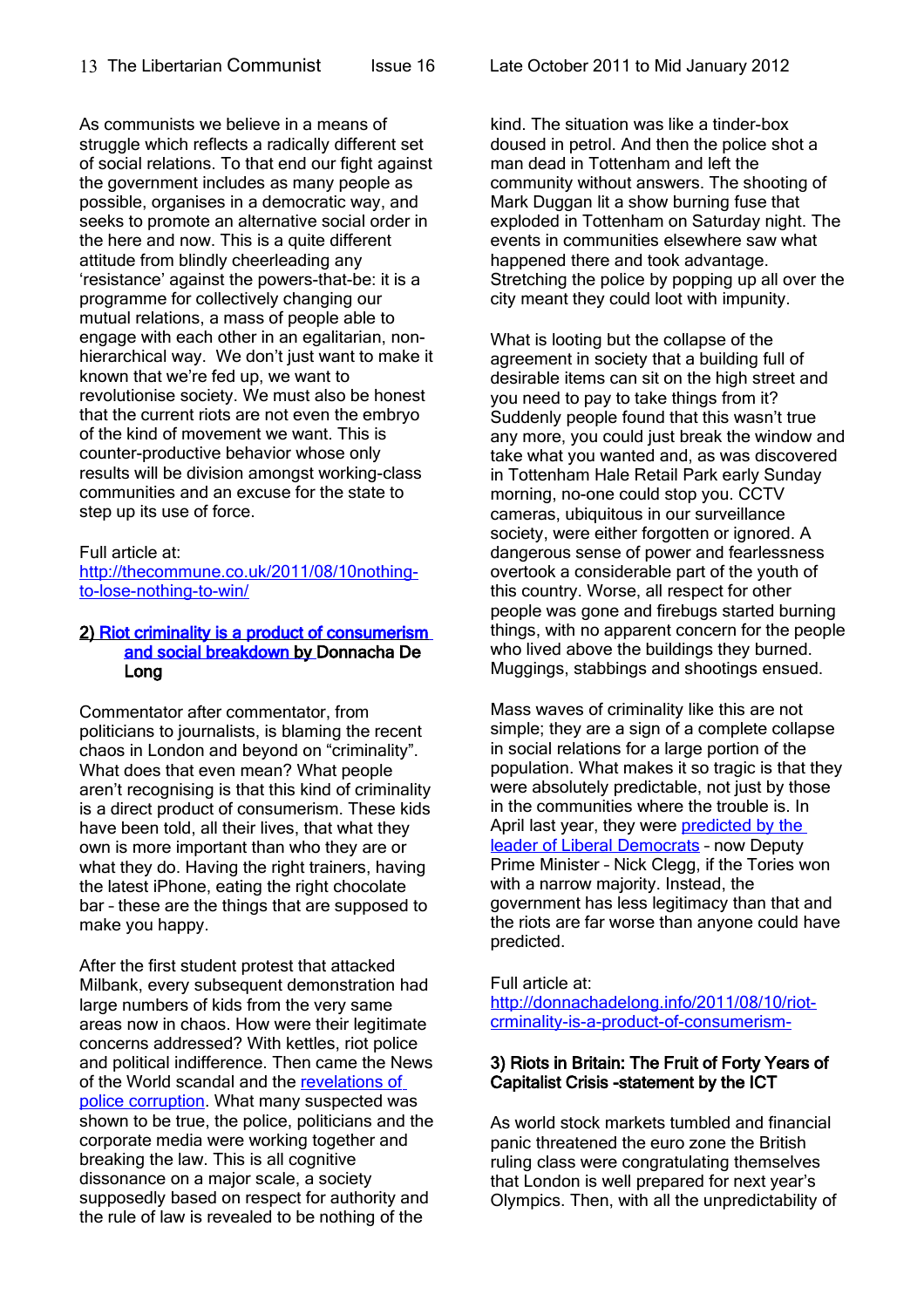a natural disaster Tottenham, Enfield, Brixton, Walthamstow, Croydon, Clapham burned. Since then riots have spread to other cities including Bristol and Birmingham. Now Prime Minister Cameron has been obliged to foresake his Italian villa and return to a city pitted by burnt-out and looted areas with all the visitor attraction of a war zone. For now the

details of what triggered the riots are not the main issue. The truth is they are an indication of the incipient social collapse that typifies capitalism in its supposedly advanced democratic metropolis today.

#### Big Society or Little Chance of a Civilised Life?

While it is easy for Labour politicians and their left-wing hangers-on to blame the current round of austerity cuts for the situation everyone (apart from maybe millionaires like Cameron and his crew) knows that anger and frustration have been running high for years as more and more youngsters are excluded from the world of wages and work. Undoubtedly the Con-Dem austerity cuts have only served to intensify and deepen the social chasm which divides the 'haves' and 'have not's'. Labour's role in propagating the low-pay, flexible economy which has no place for traditional skill training shouldn't be forgotten, much less the cuts to services which were also carried out under the 1997-2010 Labour government and accepted by the trade unions. Even so, the situation goes back much further than the last Labour government. As the capitalist crisis deepens the only response it has left to the growing level of social exclusion is to increase the level of repression by the capitalist state.

#### A Communist Perspective

While the right wing press have been busy condemning the riots as simply 'yobbery' Labour and the left of capital are more careful about pinning the blame on the youth. Labour MP David Lammy was one of the first to comment. He condemned the violence as being an act that only targeted their own community, followed with the usual appeal for calm. The response of the British SWP has as usual revealed its role on the coat tails of Labour. For instance, while recognising the social and economic causes of the riots their solution is to call for some form of police accountability. As if reforming the police was a matter for a revolutionary organisation

supposedly working for the overthrow of capitalism. The police are an integral part of the capitalist state machine whose core purpose is to defend capitalist legality, which in turn exists to defend the right of capitalists to make profits by extorting surplus value from workers.

It is not for communists to condemn the riots. They are a sign of capitalism's crisis and decay. Neither do we romanticise the riotous act as an effective form of struggle against capitalist exploitation. In the present case the target of the crowd's anger often appears to be in the main branches of national chain stores where the participants simply break into the stores and take what they can carry. Far from being a liberating form of activity this sort of 'expropriation' is simply a reflection of capitalist ideology which sees the strongest taking and keeping whatever possession it has acquired. So long as capitalism continues on its downward spiral of crisis with the rich getting richer and the poorest more and more excluded there will be more and more explosions like these. The race is on for the revival of a really liberating movement of the working class to present an alternative to capitalist barbarism. That movement will be a collective one where workers understand why they are battling against the forces of repression: for no less than the overthrow of the old world order and a completely new world where distribution is based, not on profits for the few, but on direct production to fulfil the needs of everyone. Instead of capitalist parliaments acting as a smokescreen for the real power of money and profit a revolutionary workers' movement will form councils of recallable delegates who are accountable to those who elect them and whose sole purpose is to introduce a communist mode of production to ensure that all workers' interests are addressed. In short, unless and until the working class begins to see there is an alternative to capitalism and begins to struggle politically there will be more outbursts from those who have no stake in this society, who have no serious job prospects, who are not enthralled by East Enders and who have no religion to chain them to this world.

Full article at: [http://www.revleft.com/vb/riots](http://www.revleft.com/vb/riots-britain-fruit-p2200473/index)[britain-fruit-p2200473/index.](http://www.revleft.com/vb/riots-britain-fruit-p2200473/index)..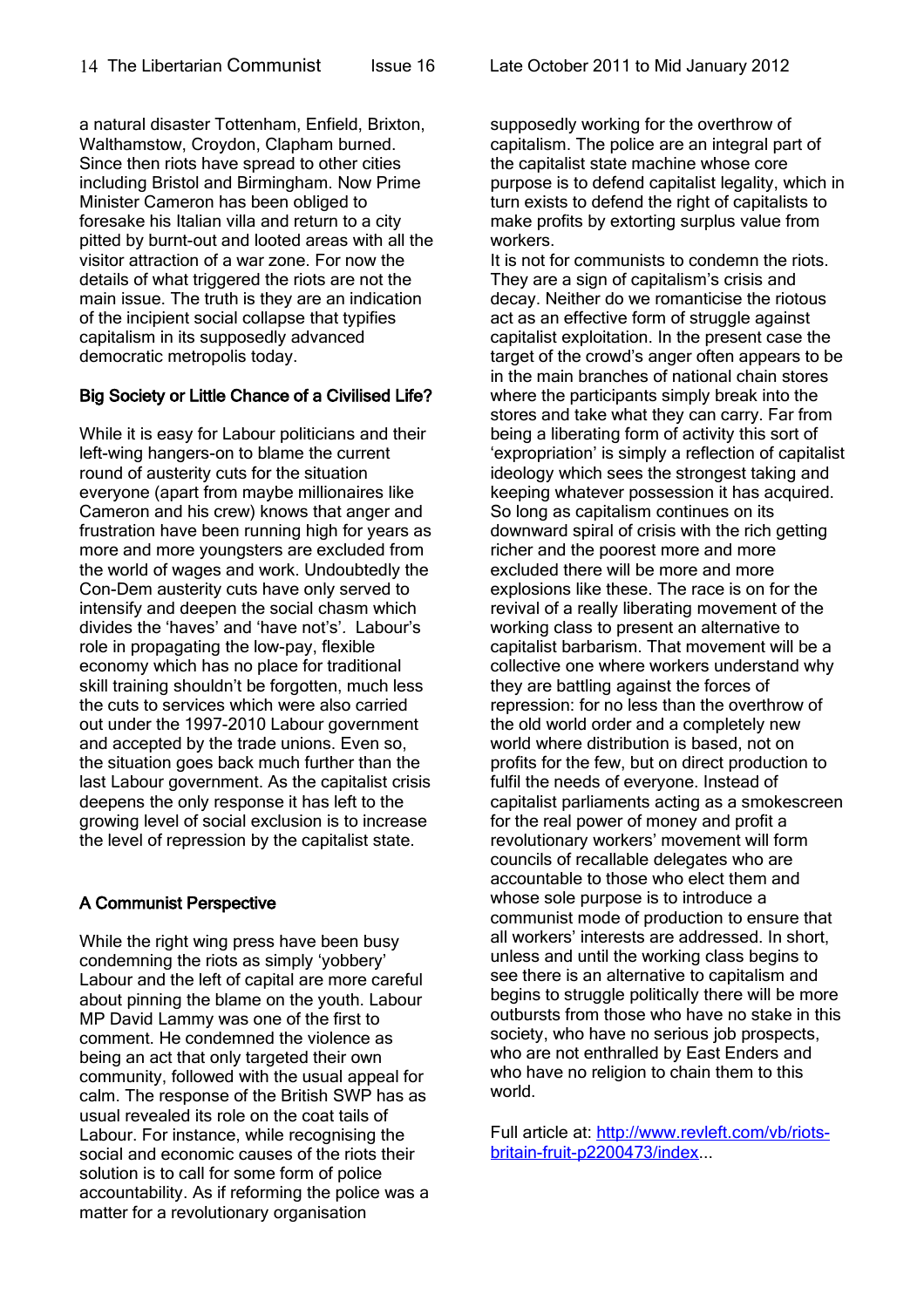#### **Contact Details for Groups in Anti State, Non Market Sector.**

#### **worldsocialistmovement/SPGB:**

worldsocialism.org/spgb: Postal address: 52 Clapham High Street London SW4 7UN.

Email [spgb@worldsocialim.org](mailto:spgb@worldsocialim.org)

#### **Promotional Material for the World Socialist Movement**

**Tee-shirts Blue** with a polar bear and "*If You Were a Polar Bear, You'd be a Socialist,* **Yellow,** with blue and green globe and *"The World is a Common Treasury for All"*. **Sizes S, M, L, XL, XXL** *State size when ordering. £7.00 Plus postage and packaging. (P&P).*

**Mugs:** Standard size, red and white. On the front, *"Only Sheep Need Leaders"* and on the reverse side, *"Famine? War? Pollution? Capitalism is the Problem, World Socialism is the Solution*" **£5 Plus P&P.**

**Pens: blue and white** with blue ink: "*Only Sheep Need Leaders"* and a sheep. **Red and white** with blue ink with "*Workers of the World Unite"* **Black** with black ink, *"Only Sheep Need Leaders"* and a sheep. **50p each Plus P&P.**

**Baseball Caps:** Navy blue with embroidered *"World Socialist Movement".* **£7 each plus P&P.**

**Balloons:** different colours with *"World Socialist Movement.* **15p each plus P&P.**

All items carry the WSM website address. Cheques and Postal Orders made payable to SPGB SW Regional Branch. Also available, a SPGB enamelled badge, "The World for the Workers. £10.

For further details on all items contact Veronica at

[veronica.clanchy@hotmail.co.uk](mailto:veronica.clanchy@hotmail.co.uk) or phone 01202 569826

Issue 16 Late October 2011 to Mid January 2012

#### **Now available issue 22 of the World Socialist Review**: **Publication of World Socialist Party US.** *"Socialists take a look at Obama" "Is Obama a*

*socialist? He does not regard himself as one. Neither do we. This issue of World Socialist Review examines Obama's outlook and life story, his packaging as a politician, and his policy in such areas as healthcare, the economy and the environment. It also places Obama in the context of world capitalism and the American political system."*

**World Socialist Party US (WSPUS) website wspus.org Postal address: World Socialist Party, Box 440247, Boston, MA 02144.**

#### **A couple of places to purchase Literature and help support the ASNM sector.**

#### **"there is an Alternative!"**

**STIMULANTS:** A collection of material highlighting an opposition to the Mantra that "There Is No Alternative" to how we live today. Journals, Pamphlets, Books, DVDs and Cds etc available [www.radicalbooks.co.uk](http://www.radicalbooks.co.uk/)

Libertarian Communist Literature has a selection of pamphlets and journals related to the anti state, non Market sector. Journals Include: **Black flag, Aufheben, Socialist Standard, Organise** and others. We have a variety of pamphlets and a few books.

If you are interested please contact the postal or email address on Page 2 with your details so we can send a full list of the literature we have in stock including their prices. This list is also included in our blog which can be found at <http://lib-com.blogspot.com/>This also includes issues 1 to 15 of The Libertarian Communist. The Libertarian Communist can also be found at [www.scribd.com](http://www.scribd.com/)